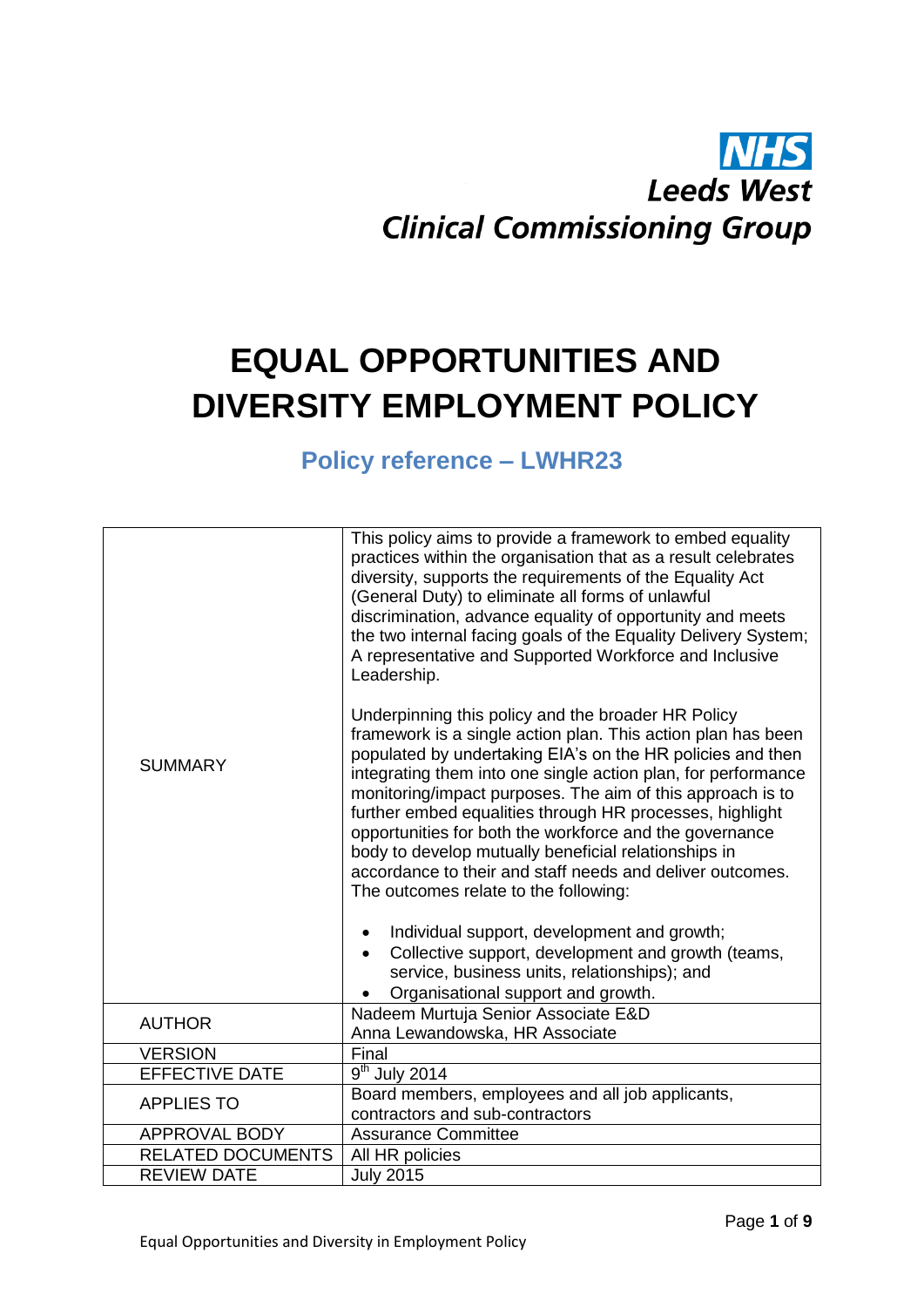| <b>Version</b> | <b>Date</b> | <b>Author</b>                             | <b>Status</b> | <b>Comment</b>                                                                                |
|----------------|-------------|-------------------------------------------|---------------|-----------------------------------------------------------------------------------------------|
| 1.0            | 01/07/13    | Anna<br>Lewandowska                       | <b>Draft</b>  | New policy                                                                                    |
| 2.0            | 2/7/13      | Sarah<br>Mackenzie-<br>Cooper             | <b>Draft</b>  | Feedback                                                                                      |
| 3.0            | 24/03/14    | Nadeem<br>Murtuja /<br>Rebecca<br>Forster | <b>Draft</b>  | Revision to policy, and<br>author of integrated<br><b>HR/EIA Framework</b>                    |
| 4.0            | 02/04/14    | <b>Hannah Morris</b>                      | <b>Draft</b>  | Feedback from HR<br>team incorporated                                                         |
| 5.0            | 16/04/14    | Nadeem<br>Murtuja                         |               | Revision to appendix 1<br>- further guidance re<br>race                                       |
| 6.0            | 25/04/14    | Nadeem<br>Murtuja                         | <b>Draft</b>  | <b>Further revision</b>                                                                       |
| 7.0            | 06/05/14    | Hannah<br><b>Morris</b>                   | <b>Draft</b>  | Removal of guidance<br>- appendix 1 and 2<br>and further examples<br>added on revision<br>6.0 |

#### **HR/EQUALITY POLICY IMPACT ASSESSMENT NOT REQUIRED**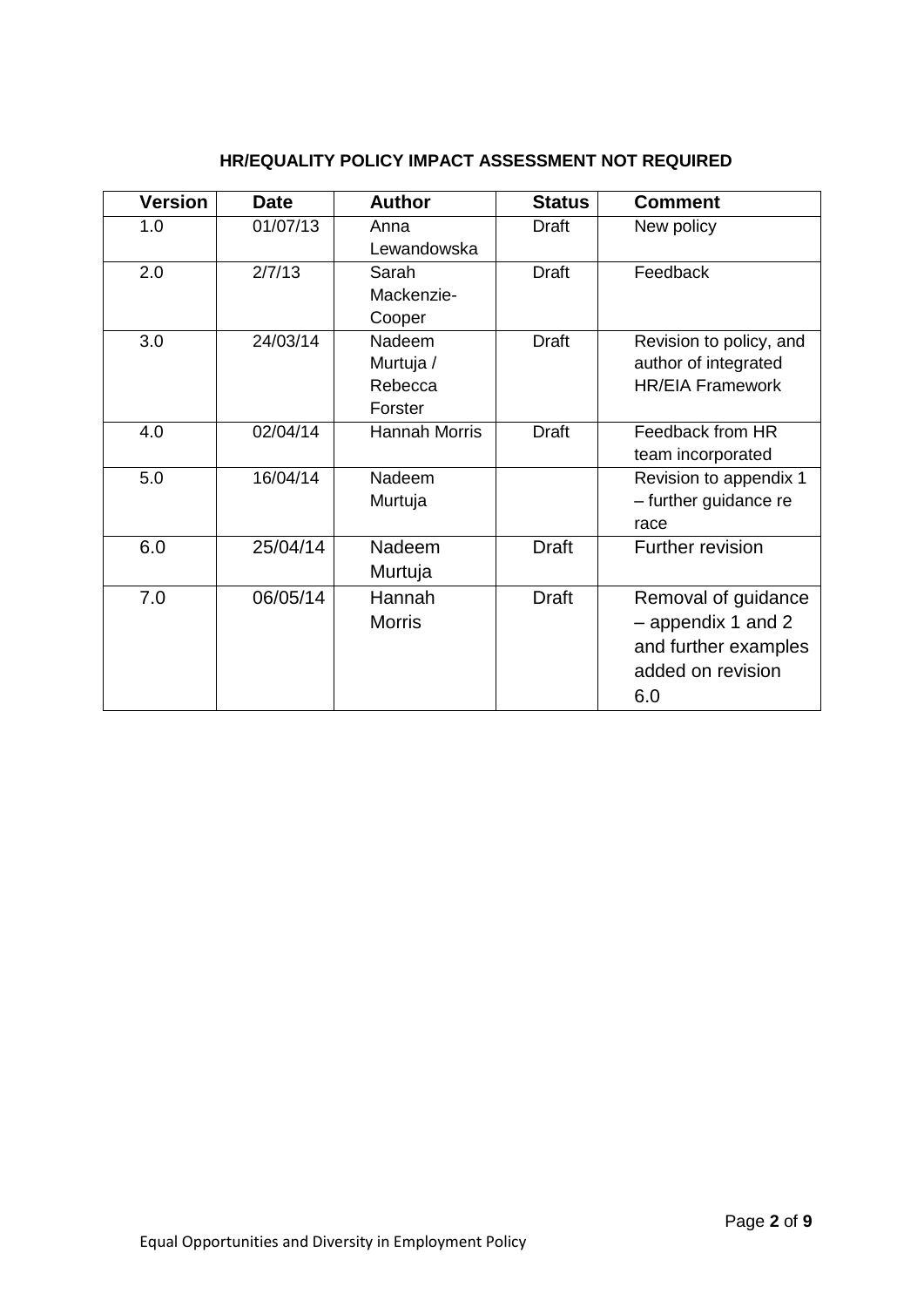#### Contents

<span id="page-2-0"></span>

| $\mathbf 1$    |     |  |
|----------------|-----|--|
| 2.             |     |  |
| 3.             |     |  |
| 4.             |     |  |
| 5.             |     |  |
| 6.             |     |  |
| 6.1            |     |  |
|                | 6.2 |  |
|                | 6.3 |  |
| 7 <sub>1</sub> |     |  |
|                |     |  |
| 7.1            |     |  |
|                | 7.2 |  |
|                | 7.3 |  |
|                | 7.4 |  |
|                | 7.5 |  |
|                | 7.6 |  |
|                | 7.7 |  |
|                | 7.8 |  |
| 8.             |     |  |
| 9.             |     |  |
|                |     |  |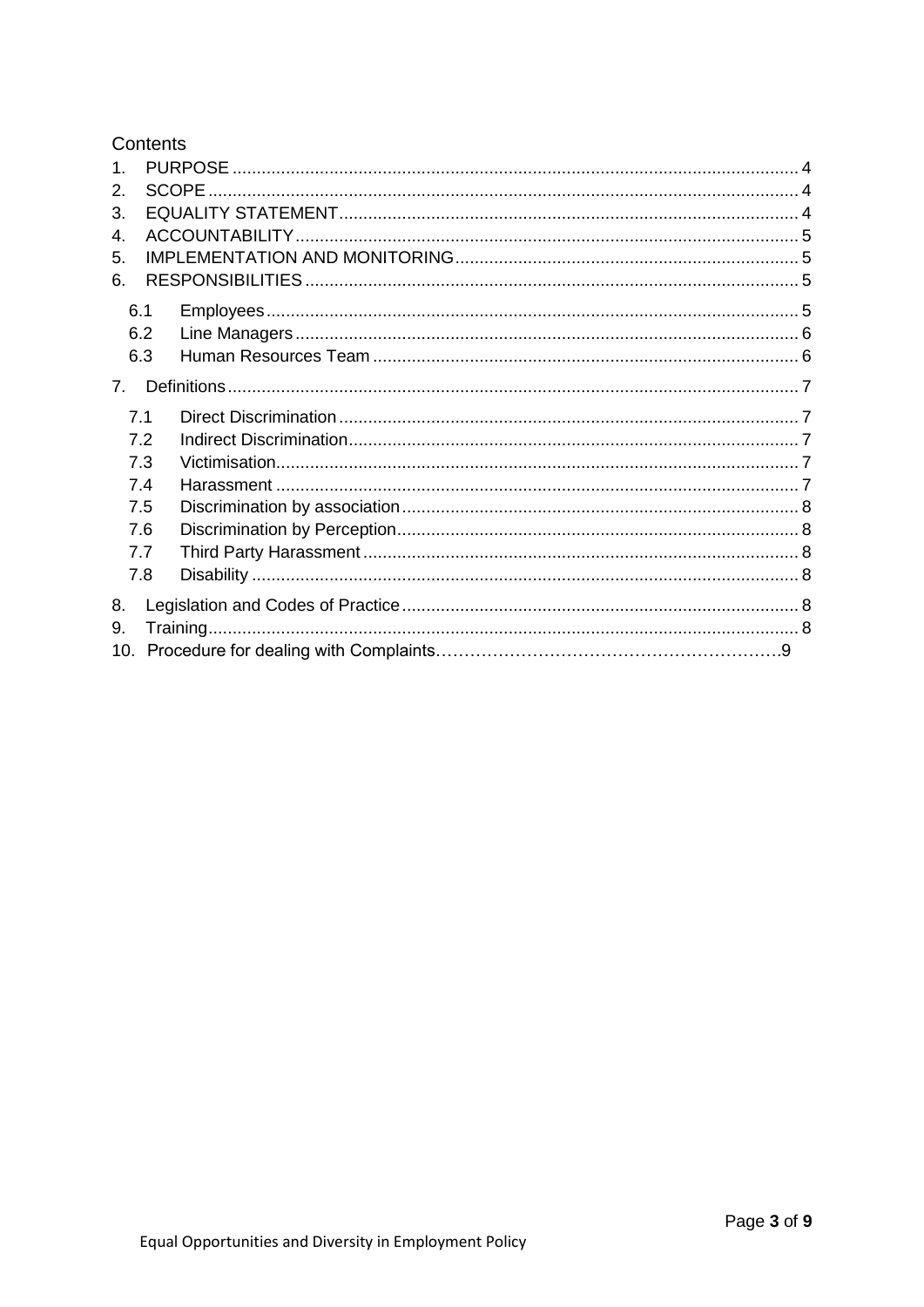#### **1. PURPOSE**

The principle purpose and aim of this policy is to ensure that the organisation proactively upholds the equality rights, and welcomes the diversity of all current, prospective employees, and job applicants in a meaningful way. That every person will be treated with respect, fairness and dignity and their needs relating to gender, disability, ethnic or national origin, gender reassignment, sexual orientation, relationship status, religion or belief, age, pregnancy and maternity, trade union membership, offending background, domestic circumstances, pregnancy and maternity, social and employment status, political affiliation or any other personal characteristic will be valued.

More fundamentally, that the corporate environment within which staff, contractors and sub-contractors operate will be a healthy and positive one that enables individual, collective and organisational growth. In this regard fairness does not mean treating everyone in the same manner. It means recognising and responding to individual needs and relationships in a sensitive, culturally and socially appropriate way, so that 'opportunity' is equitably shared and potential is fully realised.

#### <span id="page-3-0"></span>**2. SCOPE**

This document is relevant to all board members, employees, contractors and subcontractors working within, and with the organisation including all prospective job applicants. The organisation will ensure that all current and new members of staff are made aware of this policy, and the method by which it is monitored relates to their respective functions and their individual responsibilities. Moreover the aim of this policy is to support governance leads and staff to further embed equality and diversity within their respective roles that improve outcomes for everyone. Therefore it is imperative that all bodies that have a relationship with the organisation are committed to drive forward equalities in their business processes; one example of this would be ensuring specific training tailored to specific needs based on intelligence collated relating to staff and the culture of the organisation.

#### <span id="page-3-1"></span>**3. EQUALITY STATEMENT**

In applying this policy, the organisation will demonstrate due regard to the need to eliminate unlawful discrimination, harassment and victimisation, advance equality of opportunity, and foster good relations between people. Certain characteristics are defined as protected by the Equality Act (2010); these are; age, disability, gender, gender reassignment, marriage and civil partnership, pregnancy and maternity, race, religion or belief, and sexual orientation.

In order to evidence 'Due Regard' the organisation will implement three specific actions:

- 1 Monitoring: all workforce data and contractual relationships will be robustly monitored to identify issues, manage risk and highlight specific opportunities to further embed equality and diversity in the workplace;
- 2 Equality Impact Assessment/Analysis: will be used as part of commissioning, policy and service development processes, organisational change strategies to understand better the impact of 'planned intentions' and raise recommendations including appropriate/necessary interventions;
- 3 Performance Management: Collect and utilise both qualitative and quantitative intelligence in a meaningful way to further the aim of this policy, and the impact of organisational policy, performance and decision making on the people associated to the organisation (in some instances this may even include the public, for example in relating to advertising positions to a wider diverse pool)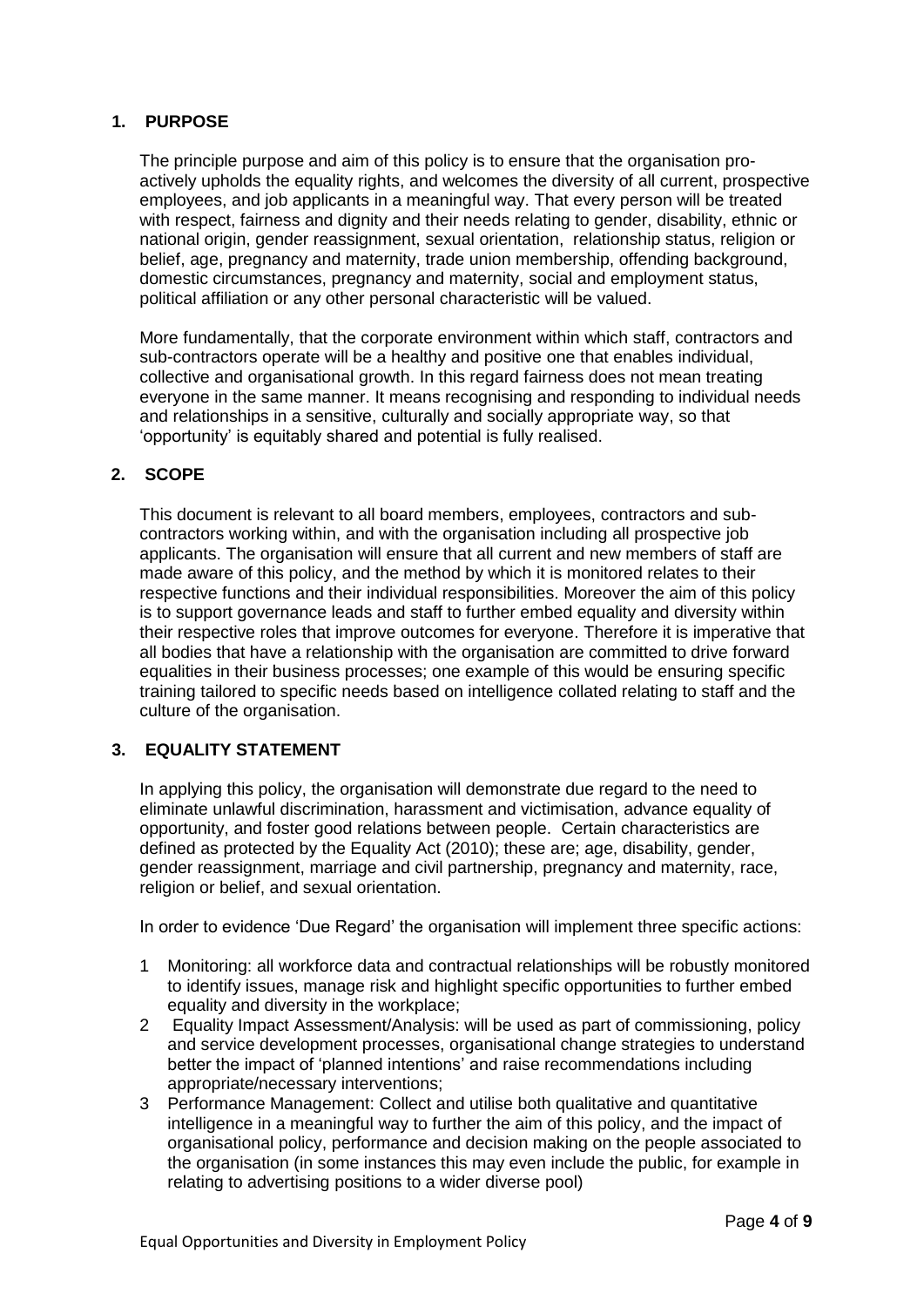#### <span id="page-4-0"></span>**4. ACCOUNTABILITY**

The Chief Officer is accountable for this policy.

#### <span id="page-4-1"></span>**5. IMPLEMENTATION AND MONITORING**

The Assurance Committee is responsible for formal approval and monitoring compliance with this policy. Following ratification the policy will be disseminated to all employees via the organisations intranet and through 'mandatory equalities training and awareness sessions, targeting three tiers of the organisation – specifically designed for their respective roles and responsibilities:

- Governance Board / Committees;
- Middle Managers, Supervisors and Contractors;
- All remaining workforce.

The Human Resources service will encourage all staff to provide their specific equality data in confidence, making clear how it is to be used and the possible benefits to the organisation and themselves. The HR service will populate a workforce intelligence system to maintain records of staff's equality data (if provided), and utilise it to understand better the effectiveness of HR policies, identify opportunities for improvement, and the impact of the actions of the organisation on those people who share protected characteristics compared to those who don't.

This information will be collected and stored in line with the Data Protection Act 1998 and will only be used to monitor compliance and advance equality of opportunity as articulated within this document. HR policies will be periodically reviewed by Human Resources in conjunction with managers and Trade Union representatives based on intelligence collated or legislative changes. HR staff will utilise and analyse intelligence that has been compiled through staff profiling processes, and through the usage and implementation of the broader HR Policy framework implementation on an annual basis. From this analysis specific recommendations relating to both organisational and people needs will be made that will highlight particular trends, risks and recommendations to commission specific training for staff, service and organisational development. Where policy review is necessary due to intelligence analysis, this will be recommended through the appropriate decision making entity, and if there are legislative changes, this will happen immediately.

Data will only be published and used in ways that prevents person identification, and any (potential) discrimination. This process of monitoring will also identify the impact training investment has on staff, organisational culture, specific (characteristic) needs, developing a representative workforce, setting targets, and areas of potential risk to the Assurance Committee as per their annual governance assessment sign off responsibilities.

#### <span id="page-4-2"></span>**6. RESPONSIBILITIES**

Good working relations are vital for the organisation to operate successfully and provide needs-led services. There is a joint responsibility for management, trade unions and employees to accept the responsibility of working together on equality issues in good faith and with the shared intention of facilitating and fostering good working relationships.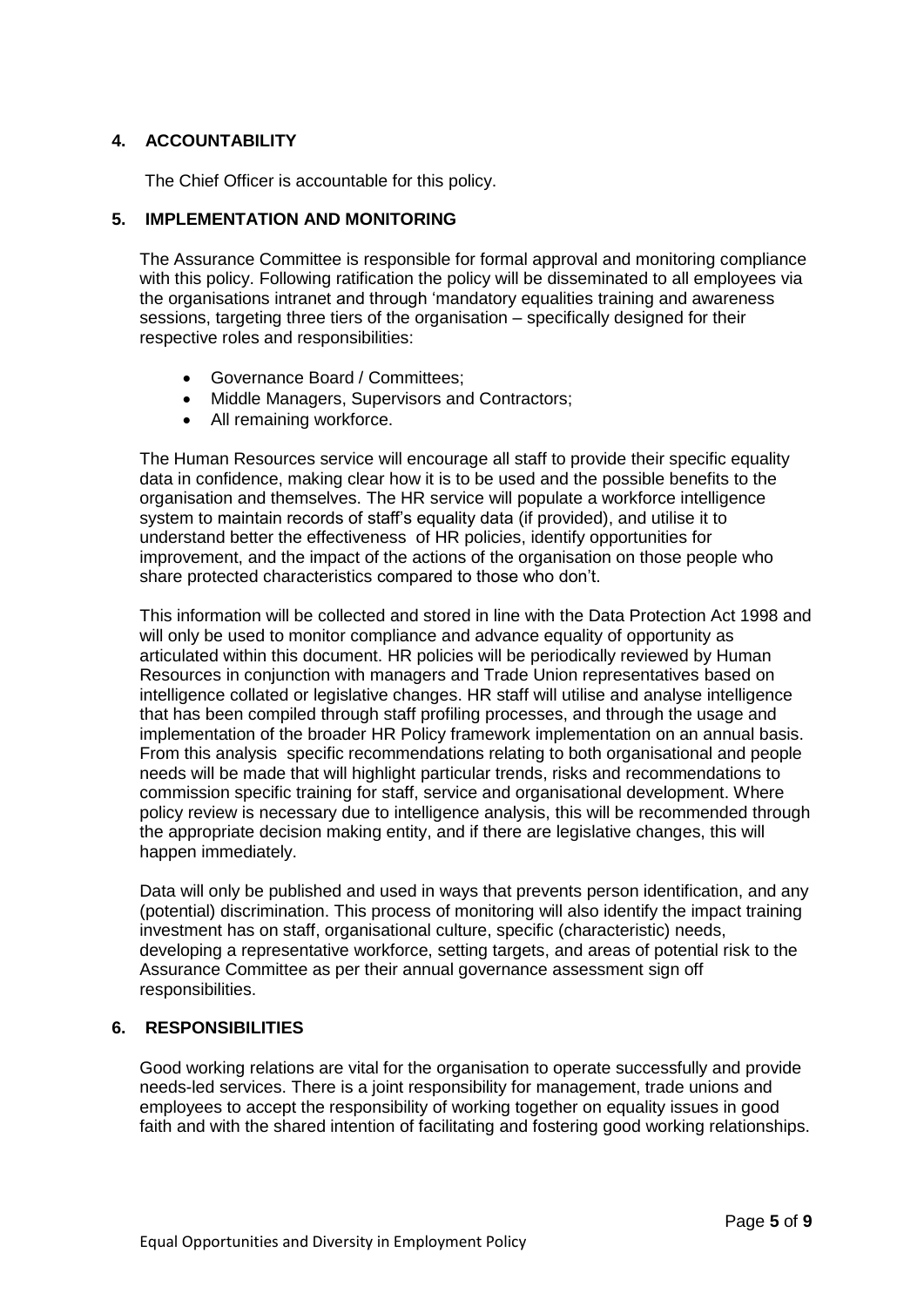#### <span id="page-5-0"></span>**6.1 Employees**

It is the responsibility of employees to ensure that they:

- Familiarise themselves with this policy and apply it to their everyday functions;
- To understand the broader HR policy framework, its purpose in terms of supporting their development, their service areas and the culture of the organisation;
- Comply with the policy and arrangements;
- Do not discriminate in their day to day activities or induce others to do so,
- Do not victimise, harass or intimidate other staff or groups, including but not limited to those people who have, or are perceived to have one of the protected characteristics;
- Do not discriminate against or harass any individual because of their association with another individual who has a protected characteristic;
- Respect colleagues for their contribution;
- Pro-actively champion equality and diversity, and provide suggestions to enhance the working environment and business relationships for everyone;
- Inform their manager or HR if they become aware of any (potential) discriminatory practice.

Any deliberate act of discrimination, harassment or victimisation will be will be investigated under the Acceptable Standards of Behaviour Policy and referred to the Disciplinary Policy as appropriate.

#### <span id="page-5-1"></span>**6.2 Line Managers**

It is the responsibility of line managers to ensure that they:

- Fully understand the needs of their staff and seek appropriate support to maximise the potential of all staff;
- Exercise leadership in this field by pro-actively challenging discrimination and harassment, promoting equality and model exemplary behaviour that reinforces the organisation's values and commitment to equality and diversity,
- Utilise data and intelligence to ensure that organisational change/restructuring does not disproportionately impact on any specific characteristic group, and to take appropriate (reasonable and proportionate) action to mitigate against the likelihood of any adverse impact;
- Ensure that the HR policy framework is clearly communicated to their employees, specifically highlighting its benefits, safeguards and opportunities, along with resources available for support, training and development;
- Work with staff to acquire their confidence and take speedy, appropriate and proportionate action to deal with any breaches of the policy, or behaviour that could lead to a breach of the policy and equality legislation.

#### <span id="page-5-2"></span>**6.3 Human Resources**

It is the responsibility of the HR service to ensure that they:

- Develop and utilise a performance management framework/intelligence system that has the capacity and capability to monitor and evaluate the success of this and associated HR policies in the context of local staff needs (their equality characteristics) and future potential employees.
- Regularly critique the policy framework in accordance with workforce and business needs to ensure that policy and procedure is fit for purpose, specifically highlights risk and growth opportunities and robustly responds to organisational, national policy or legislative changes,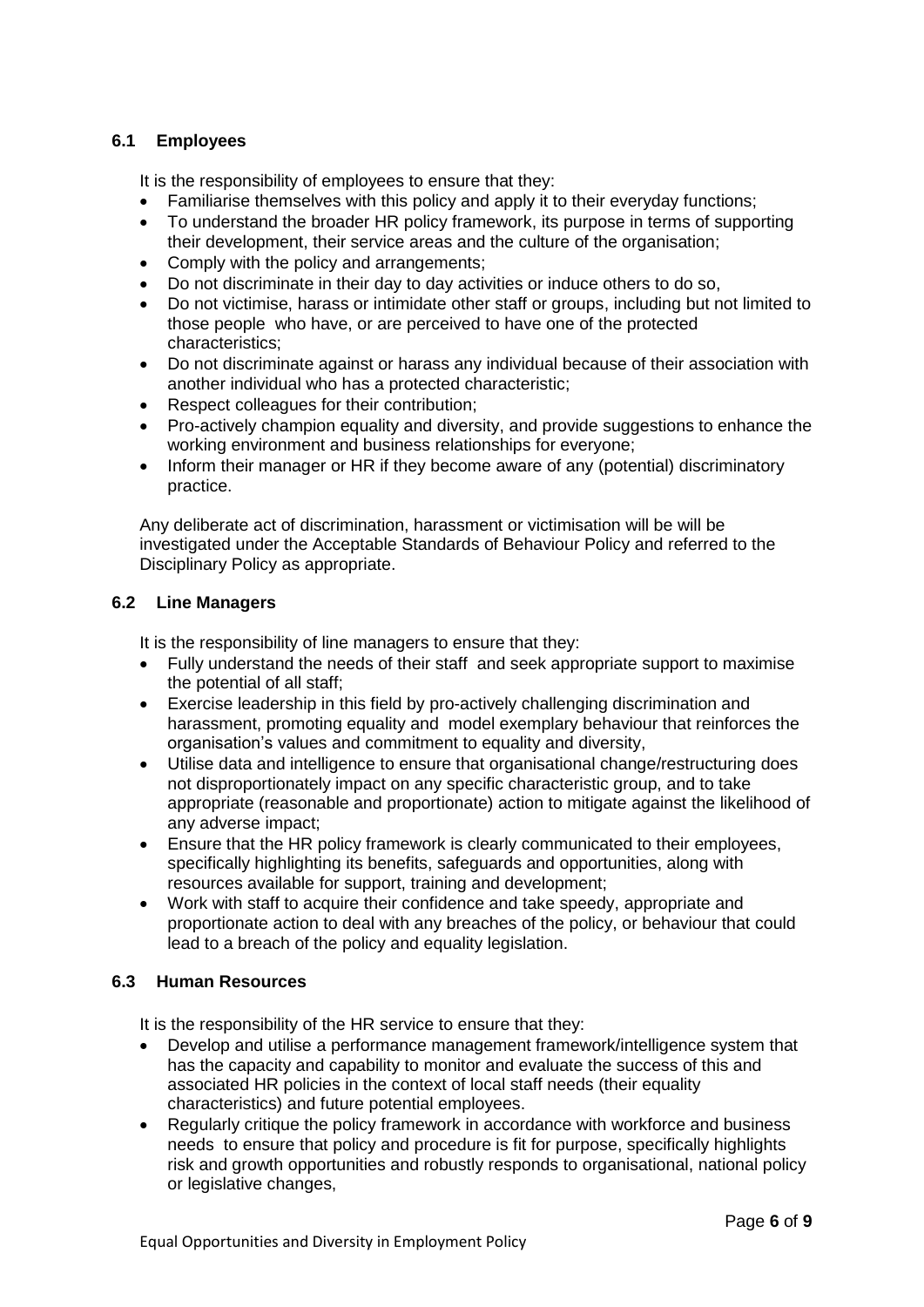- Provide regular advice and support in the application of this policy in individual cases, to line managers and outside bodies when commissioned to do so;
- Better understand the impact of future employment policies, procedures and practices by working with staff to ensure they are non-discriminatory, through robust monitoring and intelligence gathering.
- Monitor progress of the operational implementation of the policy within the organisation by cross referencing with other (associated) HR policies through the analysis of intelligence;
- Support and advise line managers on the effective implementation of the policy.

#### <span id="page-6-0"></span>**7. DEFINITIONS**

Unless otherwise stated, these definitions are paraphrased from the relevant employment law or Code of Practice. Protected characteristics refers to age, disability, gender reassignment, marriage and civil partnership, pregnancy and maternity, race, religion or belief, sex and sexual orientation.

#### <span id="page-6-1"></span>**7.1 Direct Discrimination**

This takes place when a person is treated less favourably than others (in the same circumstances) on the grounds of their protected characteristic. (E.g. advertising a post which specifically restricts applicants to a specific race, age group etc).

Discrimination is only permitted in **very limited** circumstances if there is a genuine occupational requirement for an individual to have a particular characteristic. Selection for recruitment or promotion must be on merit; however, in some circumstances it is possible to take certain steps to redress the effects of previous inequality of opportunity. This is called positive action and employers may give special encouragement to, or provide training to, individuals with a specific characteristic.

#### <span id="page-6-2"></span>**7.2 Indirect Discrimination**

This is more subtle and can occur when an apparently neutral provision, criterion or practice would put people of a particular group at a disadvantage compared with other people. (e.g. an unjustified age limit or range which may discriminate against women who have taken time out from employment for family purposes or a rule about clothing or uniforms which disproportionately disadvantages a religious group and cannot be justified).

#### <span id="page-6-3"></span>**7.3 Victimisation**

This takes place when a person is treated less favourably than others in the same circumstances because it is suspected or known that he/she has brought proceedings under one of the Acts or has given evidence or information relating to such proceedings or alleged that discrimination has occurred.

#### <span id="page-6-4"></span>**7.4 Harassment**

Harassment is defined as improper, offensive and humiliating behaviour, practices or conduct which may threaten a person's job security, create an intimidating, unwelcoming and stressful environment, or cause personal offence or injury.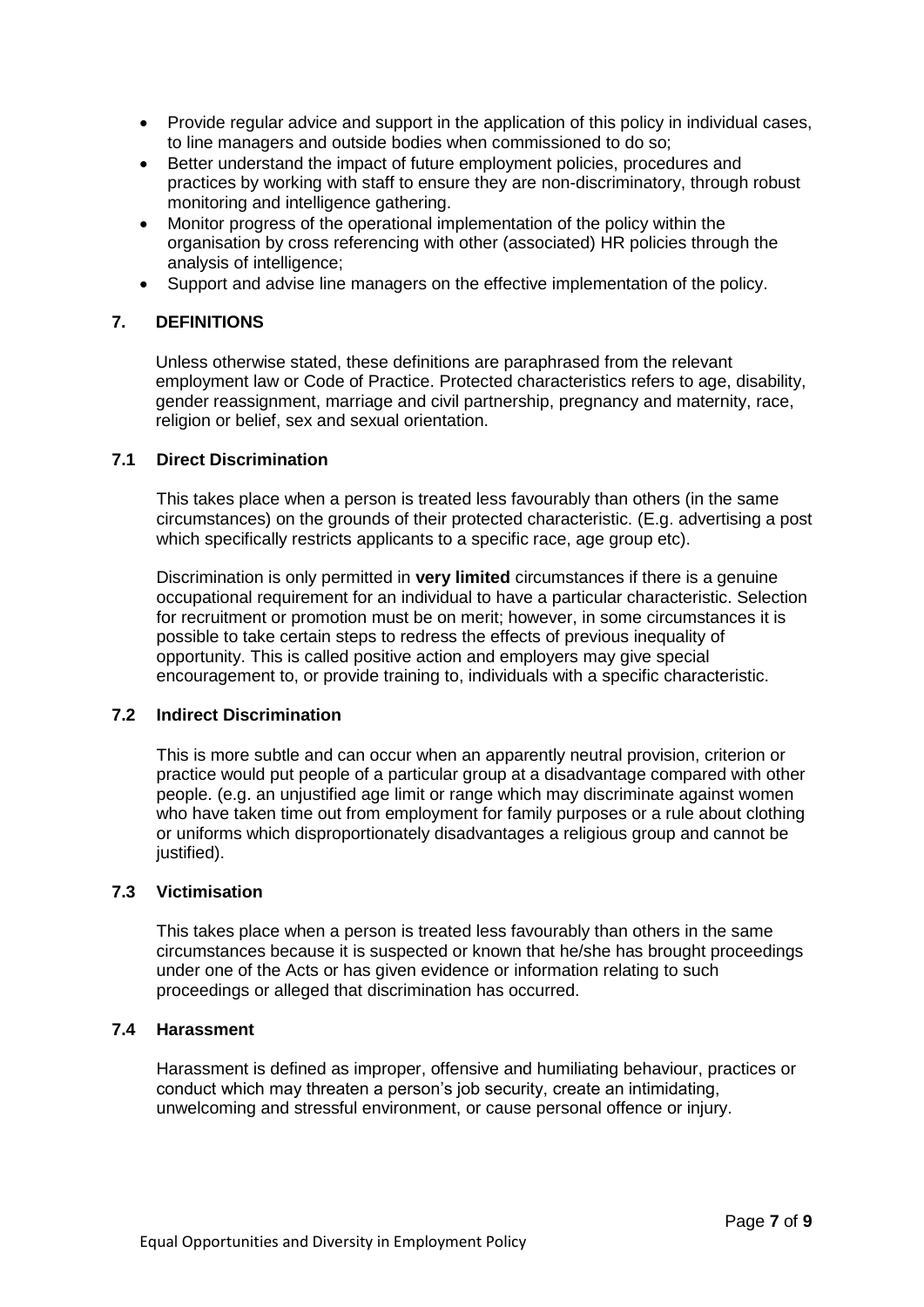#### <span id="page-7-0"></span>**7.5 Discrimination by association**

This takes place when an individual is directly discriminated against or harassed for their association with another individual or group who has a protected characteristic. This protection does not extend to marriage and civil partnerships, and pregnancy and maternity.

#### <span id="page-7-1"></span>**7.6 Discrimination by Perception**

This occurs when an individual is directly discriminated against or harassed based on a perception that they possess a particular characteristic when they do not, in fact, have that protected characteristic. However this protection does not extend to marriage and civil partnership, and pregnancy and maternity.

#### **7.7 Disability**

For the procedure on employing people with a disability, please refer to the Good Practice Guide attached to this document.

#### **Definition of Disability**

The Equality Act 2010 defines a person as someone who 'has a physical or mental impairment which has a substantial and long term adverse effect on his/her ability to carry out normal day to day activities'.

Long term is defined as 12 months. Progressive illnesses are also covered and once staff are diagnosed as having a progressive condition they will be covered under the Act. Further information about legislation and support can be obtained from HR or Occupational Health.

#### <span id="page-7-2"></span>**8. LEGISLATION COMPLIANCE**

This policy complies with current legislation relating to current employment law in this country. However this and all other associated HR policies will continuously evolve taking into account national policy changes, case law, statutory amendments and local intelligence analysis.

#### <span id="page-7-3"></span>**9. TRAINING**

It is critical that all who are involved in recruitment/selection, appraisal, employee development and promotion receive specific training so that they are able to both support staff and manage contracts effectively in the context of equality and diversity needs.

No manager should undertake recruitment without first understanding the terms of this procedure and associated legislation. One member of every interview panel should have attended a mandatory training course on recruitment and selection that incorporates equality and diversity implications.

Diversity/equal opportunity issues will be covered at all induction courses held throughout the organisation. The organisation will utilise Organisational Development and Equality and Diversity specialists where possible to develop and implement creative